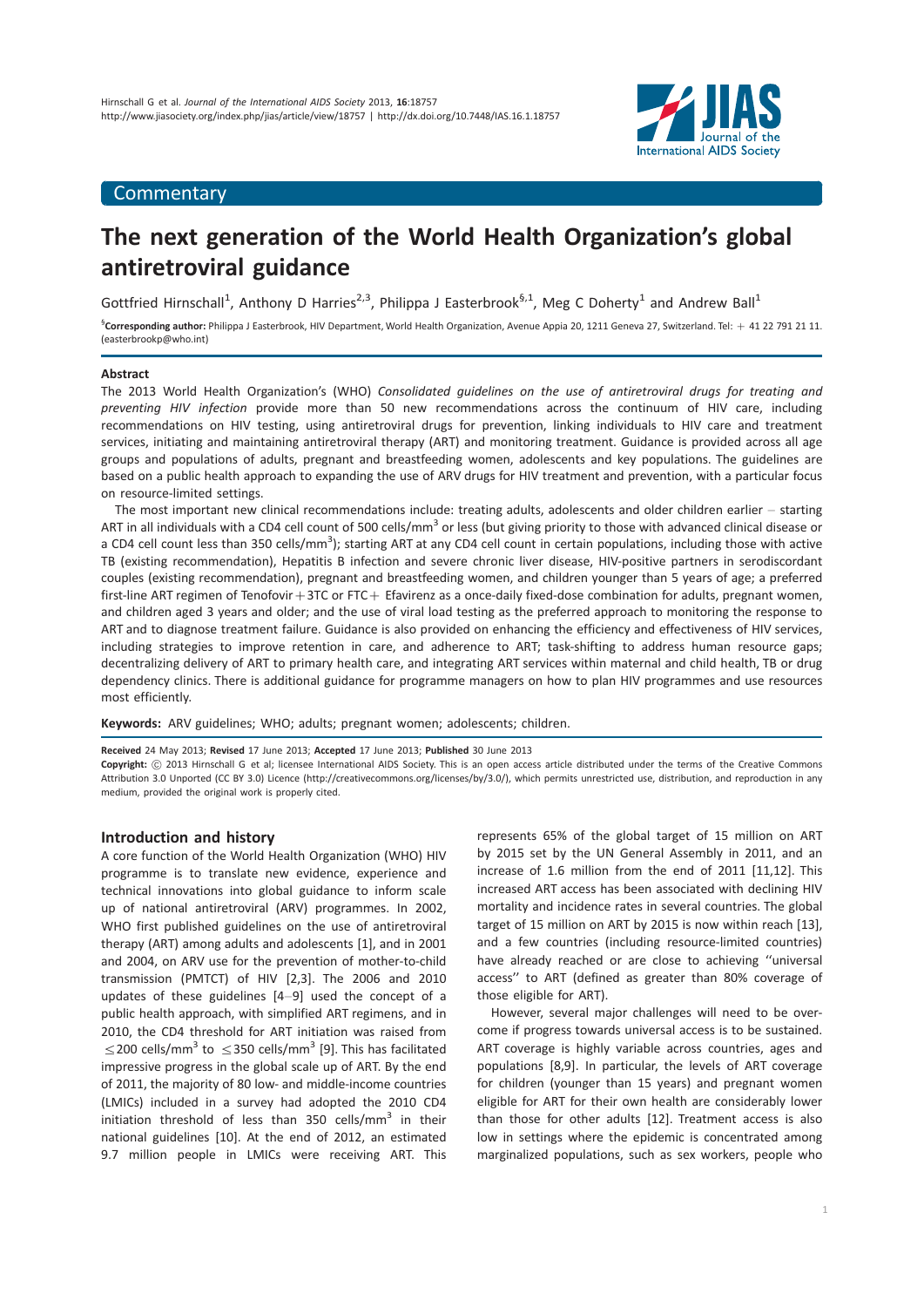inject drugs, and men who have sex with men [12]. The majority of people living with HIV in LMICs are unaware [of](http://www.jiasociety.org/index.php/jias/article/view/18757) [their](http://www.jiasociety.org/index.php/jias/article/view/18757) [HIV](http://www.jiasociety.org/index.php/jias/article/view/18757) [status](http://www.jiasociety.org/index.php/jias/article/view/18757) [\[14\].](http://www.jiasociety.org/index.php/jias/article/view/18757) [In](http://www.jiasociety.org/index.php/jias/article/view/18757) [addition,](http://www.jiasociety.org/index.php/jias/article/view/18757) [late](http://www.jiasociety.org/index.php/jias/article/view/18757) [p](http://www.jiasociety.org/index.php/jias/article/view/18757)resentation is common, so ART is only initiated when disease is advanced and CD4 cell counts are well below the recommended threshold, resulting in a high risk of early mortality [12]. Finally, there is still a high attrition rate at all stages along the continuum of care [15].

## Why new consolidated guidelines?

Since the 2010 guidelines, a series of landmark studies have provided new evidence on the individual clinical and HIV prevention benefits of earlier ART  $[16-19]$ . This has led to new WHO guidance on its use for HIV prevention in serodiscordant couples [20], PMTCT [21], prevention of TB [22] and pre-exposure prophylaxis (PrEP) of HIV [23]. In addition, once-daily, fixed-dose combination ARV regimens for use in most populations and age groups have become more widely available and affordable in LMICs, and new testing approaches and technologies, including CD4 point-of-care assays, have enabled increasing decentralization of HIV testing and care.

As the HIV treatment and prevention benefits of ARVs become clearer, HIV programme managers are faced with a broadening array of options for their use in reducing HIV morbidity, mortality and transmission in different populations. Using ARVs most strategically requires careful decision making at the clinical, operational and programmatic levels. For example, changes are needed in service delivery models to support timely initiation of ART, optimal treatment adherence and retention in care across the continuum of care. In response to these advances, WHO has now updated and combined all its ARV-related guidance into one consolidated guidelines document: Consolidated guidelines on the use of antiretroviral drugs for treating and preventing HIV infection [24]. The primary target audience is national programme managers who make policy and planning decisions in settings with limited health system capacity and resources, but it also includes agencies that provide financial and technical support to HIV programmes, clinicians and other health service providers. The guidance addresses the clinical, operational and programmatic aspects of using ARV drugs for both HIV treatment and prevention across all age groups and populations, and across the entire continuum of care.

# What is different about the consolidated guidelines?

First, instead of separate ARV guidelines for adults (including pregnant women) and children, all age groups and populations are now covered, enabling a more harmonized approach to the choice of ARV regimens and treatment approaches. Second, the clinical guidelines adopt a continuum of care approach from diagnosis of HIV to the use of ARVs in prevention, pre-ART care, initiation and maintenance of first-, second- and thirdline ART regimens, monitoring for treatment failure and ARV toxicity, management of co-infections and co-morbidities, and prevention and management of drug interactions. Third, in addition to the updated clinical recommendations, there is [operational](http://dx.doi.org/10.7448/IAS.16.1.18757) [gui](http://dx.doi.org/10.7448/IAS.16.1.18757)dance on how to implement ARV programmes more efficiently and improve ART access, with recommendations on task shifting, decentralization, integration and adherence. Furthermore, there is programmatic guidance on how to support the translation of clinical and operational recommendations into policy and practice at national level, including what parameters to consider when setting priorities and deciding on the implementation of the recommendations. Fourth, new recommendations on the use of ARVs for treatment and prevention are harmonized with links to the existing WHO guidance on other major aspects of HIV diagnosis, ARV-related prevention, and HIV care and treatment. Finally, there is guidance on proposed indicators for monitoring implementation of new recommendations and programme performance across the continuum of care.

## The guidelines development process

The revision process for the 2013 guidelines was initiated in early 2012, and conducted in accordance with procedures established by the WHO Guidelines Review Committee [25]. Clinical and operational recommendations were developed using the GRADE system (Grading of Recommendations, Assessment, Development and Evaluation), which emphasizes a structured, explicit and transparent approach to rating the quality of evidence and strength of recommendations [26]. The decision-making process involved a critical review of the evidence based mainly on systematic reviews of randomized clinical trials and, where appropriate, observational studies. The process was further complemented by consideration and assessment of costs and resource implications, impact and cost-effectiveness modelling based on potential recommendations, feasibility of and barriers to implementation, surveys of community and health worker values and preferences, and equity and human rights implications. These were all considered to inform the weighing up of benefits and harms of potential recommendations.

As in the past, the implementation of the guidelines and scale up of ARV use are underpinned by several key guiding principles. The first principle is a public health approach that seeks to ensure the widest possible access to high-quality services at the population level, balancing the best evidencebased standard of care with the feasibility of large-scale implementation in resource-limited settings. Second is the core principle of human rights and health equity to guide national HIV policies and programmes, and so ensure that among those eligible for ART, priority is given to those most in need, and that care is provided in an environment that minimizes stigma and discrimination. The third guiding principle is optimizing the effectiveness and efficiency of HIV programmes across the continuum of care through a strategic mix of HIV testing approaches, improved adherence and retention measures, innovative service delivery models, harmonized drug regimens, and simpler and more affordable point-of-care diagnostics and laboratory services.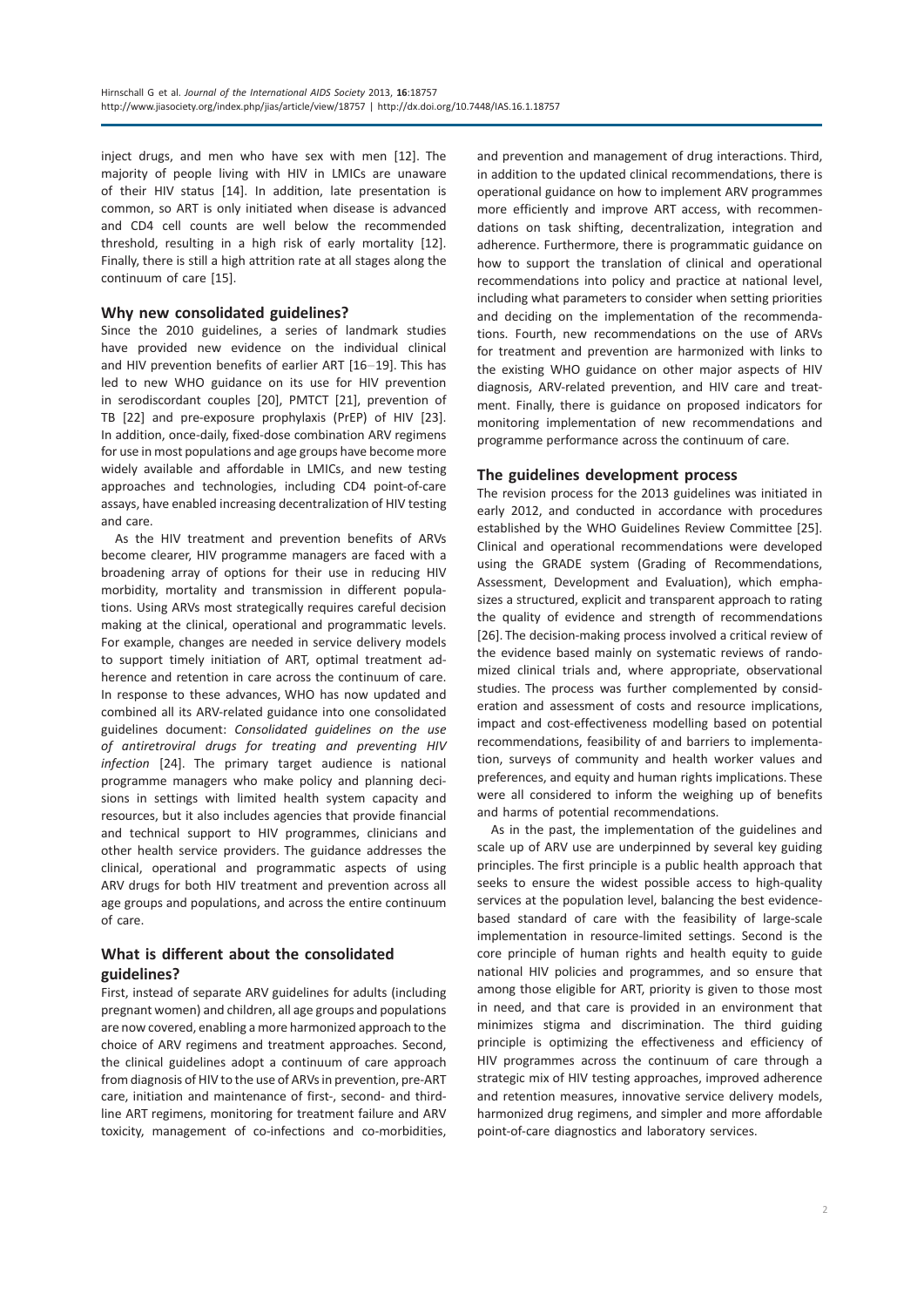### Table 1. Comparison of key WHO recommendations on when to start ART and choice of drug regimen between 2010 and 2013 as well as operational recommendations

| When to initiate ART (ARV-naive individuals) |                                                                      |                                                                                                                                                                                                                                                                                  |                                                                                                                    |  |
|----------------------------------------------|----------------------------------------------------------------------|----------------------------------------------------------------------------------------------------------------------------------------------------------------------------------------------------------------------------------------------------------------------------------|--------------------------------------------------------------------------------------------------------------------|--|
| Population                                   | Target population                                                    | 2010 ART guidelines                                                                                                                                                                                                                                                              | 2013 ART guidelines                                                                                                |  |
| Adults and<br>adolescents*                   | HIV-infected individuals                                             | CD4 cell count $\leq$ 350 cells/mm <sup>3</sup><br>or<br>WHO clinical stage 3 or 4 regardless<br>of CD4 cell count                                                                                                                                                               | CD4 cell count $\leq$ 500 cells/mm <sup>3</sup><br>or<br>WHO clinical stage 3 or 4 regardless<br>of CD4 cell count |  |
|                                              | HIV-infected pregnant and<br>breastfeeding women                     | CD4 cell count $\leq$ 350 cells/mm <sup>3</sup> regardless<br>of clinical symptoms<br>or<br>WHO clinical stage 3 or 4 regardless of<br>CD4 cell count                                                                                                                            | Regardless of CD4 cell count or WHO<br>clinical stage                                                              |  |
|                                              | HIV-infected partners in<br>serodiscordant couple<br>relationship(s) | No recommendation established                                                                                                                                                                                                                                                    | Regardless of CD4 cell count or WHO<br>clinical stage [20]                                                         |  |
|                                              | HIV/TB co-infection                                                  | Presence of active TB disease, regardless of<br>CD4 cell count                                                                                                                                                                                                                   | No change                                                                                                          |  |
|                                              | HIV/HBV co-infection                                                 | Evidence of chronic active HBV disease,<br>regardless of CD4 cell count                                                                                                                                                                                                          | Evidence of chronic HBV disease with<br>severe liver disease (e.g., cirrhosis),<br>regardless of CD4 cell count    |  |
| Children                                     | HIV-infected children $\geq$ 5 years<br>old                          | CD4 cell count $\leq$ 350 cells/mm <sup>3</sup><br>or<br>WHO clinical stage 3 or 4 regardless of<br>CD4 cell count                                                                                                                                                               | CD4 cell count $\leq$ 500 cells/mm <sup>3</sup><br>or<br>WHO clinical stage 3 or 4 regardless<br>of CD4 cell count |  |
|                                              | $HIV$ -infected children $1-5$ years<br>old                          | 1. Between 12 and 24 months of age,<br>regardless of CD4 cell count or WHO clinical<br>stage.<br>2. Between 24 and 59 months of age with<br>CD4 cell count of $\leq$ 750 cells/mm <sup>3</sup> or CD4%<br>$\leq$ 25, or whichever is lower, regardless of WHO<br>clinical stage. | Regardless of CD4 cell count and<br>WHO clinical stage                                                             |  |
|                                              | $HIV$ -infected infants $<$ 1 year old                               | All infants, regardless of CD4 cell count<br>and WHO clinical stage                                                                                                                                                                                                              | No change                                                                                                          |  |

## What ART regimen to start with (ARV-naive individuals)

| Adults and<br>adolescents* | HIV-infected individuals<br>HIV-infected pregnant and | AZT or $TDF + 3TC$ (or $FTC$ ) + EFV or NVP<br>$AZT + 3TC + NVP$ or EFV |                                                                 |
|----------------------------|-------------------------------------------------------|-------------------------------------------------------------------------|-----------------------------------------------------------------|
|                            | breastfeeding ARV-naive                               |                                                                         |                                                                 |
|                            | women                                                 |                                                                         | TDF + 3TC (or FTC) + EFV<br>  (as a fixed-dose combination)     |
|                            | HIV/TB co-infection                                   | AZT or $TDF + 3TC$ (or $FTC$ ) + EFV                                    |                                                                 |
|                            | HIV/HBV co-infection                                  | TDF $+3TC$ (or FTC) $+EFV$                                              |                                                                 |
| Adolescents*               | Weighing $<$ 35 kg                                    |                                                                         | ABC (or AZT or TDF) $+3TC + EFV$                                |
| Children                   | $\geq$ 3 years old                                    | NVP or $EFV + 2$ NRTI [AZT/3TC (preferred)]                             | ABC (or AZT or TDF) $+3TC + EFV$                                |
|                            | $<$ 3 years old**                                     | $NVP + 2$ NRTI [AZT/3TC (preferred)]                                    | ABC (or $AZT$ ) + 3TC + LPV/r<br>(regardless of PMTCT exposure) |

\*Adolescents are defined as aged 10 to 19 years inclusive.

\*\*In children less than 2 years of age, previously exposed to NNRTIs, the use of a LPV/r based treatment was recommended.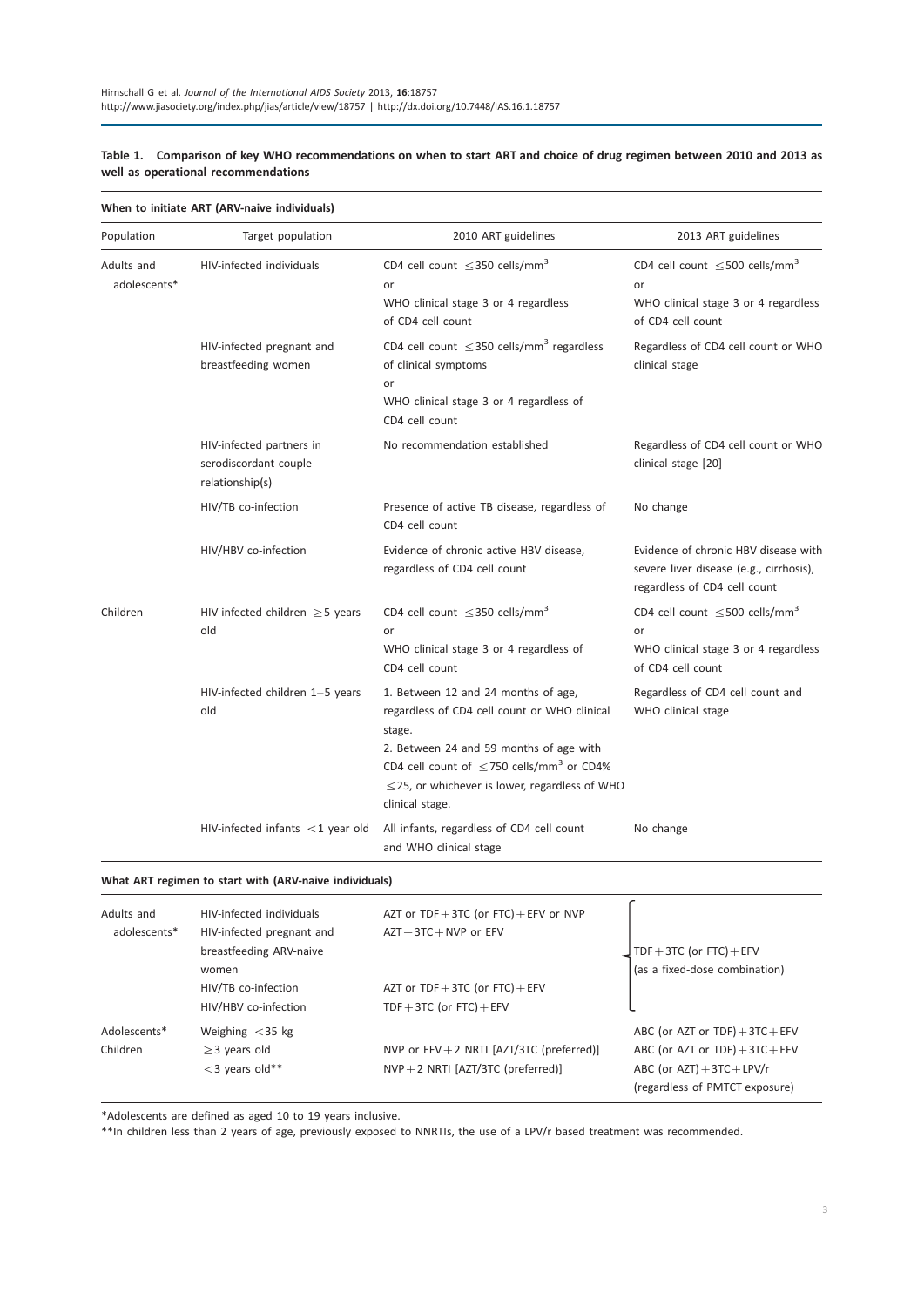# Key changes in the 2013 guidelines

[Table 1 summarizes the key clinical recomm](http://www.jiasociety.org/index.php/jias/article/view/18757)endations on when and what to start in the 2013 guidelines and how they differ from those in 2010.

Earlier initiation of ART (CD4 cell counts  $<$  500 cells/mm<sup>3</sup>) The new recommendations include expanding eligibility for ART initiation to a CD4 threshold of 500 cells/ $mm<sup>3</sup>$  or less for adults, adolescents and children (five years and older), while prioritizing those in greatest need: those with advanced HIV disease or CD4 cell counts of 350 cells/ $mm<sup>3</sup>$  or less. The recommendation for earlier ART initiation at a CD4 cell count between 350 and 500 cells/ $mm<sup>3</sup>$  is supported by moderate-quality evidence of reduced morbidity and mortality from a systematic review of 21 observational studies and 3 randomized controlled trials [27], high-quality evidence of reduced HIV transmission from one randomized trial [16], and cost-effectiveness models that showed that expanding ART eligibility to  $\leq$  500 cells/mm<sup>3</sup> may result in substantial health benefits and be cost effective in most epidemic settings [28].

In addition, no studies suggested individual-level harms from earlier ART initiation, although these studies were generally of limited duration. ART initiation regardless of CD4 cell count is also recommended for certain populations, namely pregnant women, HIV-positive partners in serodiscordant couples, children younger than five years of age, those with active TB disease, as well as HIV and hepatitis B virus co-infected individuals with evidence of severe chronic liver disease. There was insufficient evidence and/or favourable benefit-risk profiles to recommend initiating ART at CD4 cell counts over 500 cells/mm $3$  or regardless of CD4 cell count or WHO clinical stage in the following populations: in all adults and children above 5 years; key populations that are disproportionately affected by HIV (including men who have sex with men, transgender people, people who inject drugs, and sex workers); HIV-infected individuals who are 50 years of age and older; and those who are co-infected with HIV-2 or hepatitis C. The initiation of ART in these people should follow the same general principles and recommendations as for other adults and adolescents with HIV. Comprehensive WHO guidelines on management of hepatitis C will be published in 2013.

#### Initiating life-long ART in pregnant women

In 2010, the WHO guidelines recommended life-long ART for pregnant women based on the 2010 eligibility criteria of a CD4 cell count of 350 cells/ $mm<sup>3</sup>$  or less, and two complex prophylaxis options (Option A and Option B) for those not yet eligible for ART. Option A provided twice-daily zidovudine to the mother from 14 weeks of gestation to the onset of labour, and single-dose nevirapine and twice-daily zidovudine and lamivudine given for seven days post-partum. Option B provided triple ARV therapy to the mother until delivery or if breastfeeding was continued until one week after all infant exposure to breast milk had ended. Both prophylaxis options included four to six weeks of peripartum nevirapine prophylaxis given to the infants.

In 2013, in order to accelerate rapid global scale up of ART and PMTCT, to increase ART access for pregnant women,

and to achieve the global goal of eliminating new paediatric infections, WHO recommends ART in one simplified [regimen](http://dx.doi.org/10.7448/IAS.16.1.18757) [to](http://dx.doi.org/10.7448/IAS.16.1.18757) [all](http://dx.doi.org/10.7448/IAS.16.1.18757) [p](http://dx.doi.org/10.7448/IAS.16.1.18757)regnant and breastfeeding women regardless of CD4 cell count during the period of risk of mother-to-child transmission (MTCT).

Continuation of life-long ART regardless of CD4 cell count or clinical status (Option  $B +$ ) is recommended, particularly in generalized epidemic settings with high rates of fertility, and limited access to CD4 testing. Option  $B+$  was first proposed and implemented in Malawi, and it provides important programmatic and clinical benefits [29], including harmonization of the ARV regimen with that used in nonpregnant adults, ease of implementation (women who are immune compromised can start ART straightaway without waiting for a CD4 cell count), and avoidance of stopping and starting drugs with repeat pregnancies and so provide early protection against MTCT in future pregnancies. Earlier ART may also reduce the high post-partum mortality, as well as offer protection from HIV transmission to the partner or spouse [16].

The 2013 recommendation is conditional, recognizing the current lack of conclusive evidence to support a universal ART strategy. Countries will have to weigh the benefits of continuing ARVs after the transmission risk is removed, and may opt for stopping ART after the breastfeeding period (Option B). Option A is no longer recommended.

#### Harmonization of ART regimens across populations

The 2013 guidelines promote further simplification of ART delivery by recommending a once-daily fixed-dose combination of tenofovir, lamivudine or emtricitabine and efavirenz as the preferred first-line ART regimen for use across all populations of children (older than three years), adolescents, adults, pregnant women and women of reproductive ages. In children less than 3 years of age, a lopinavir-based regimen is recommended as first-line ART, regardless of NNRTI exposure. The recommendations for second-line regimens in 2013 remain unchanged since 2010, with heat-stable fixed-dose combinations, and atazanavir/ritonavir and lopinavir/ritonavir as the preferred boosted protease inhibitor (PI) options. However, WHO may include darunavir/ritonavir as an alternative PI option should there be a reduction in cost and a heat-stable fixed-dose combination tablet developed. The need to phase out stavudine in first-line ART regimens for adults and adolescents is further reinforced.

### Improved patient monitoring with viral load

Viral load testing is recommended as the preferred approach for monitoring ART response to provide an early and more accurate indication of treatment failure and more appropriate switching to second-line drugs, reducing the accumulation of drug-resistance mutations, and improving clinical outcomes. A pooled analysis showed the current WHO immunological and clinical criteria for treatment failure have poor sensitivity and positive predictive value for identifying virological failure in adults and children [30]. A systematic review of five randomized controlled trials and one observational study provides further support for virological monitoring [31].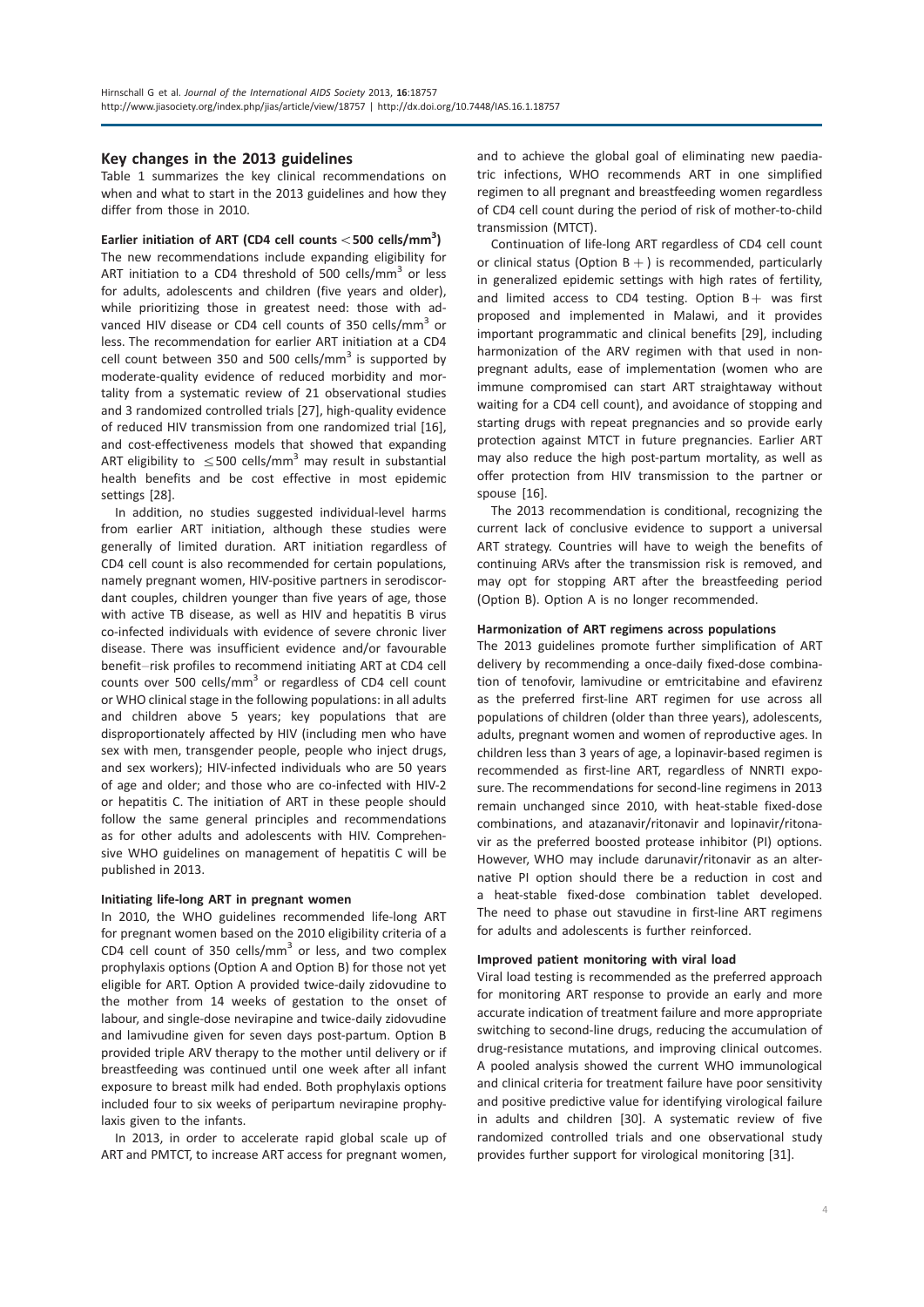### Task shifting, decentralization and integration

Treating many more people requires more efficient, accepta[ble](http://www.jiasociety.org/index.php/jias/article/view/18757) [and](http://www.jiasociety.org/index.php/jias/article/view/18757) [accessible](http://www.jiasociety.org/index.php/jias/article/view/18757) [health](http://www.jiasociety.org/index.php/jias/article/view/18757) [services.](http://www.jiasociety.org/index.php/jias/article/view/18757) [New](http://www.jiasociety.org/index.php/jias/article/view/18757) [opera](http://www.jiasociety.org/index.php/jias/article/view/18757)tional recommendations emphasize decentralizing ART to primary health care services and integrating ART provision within TB, antenatal care, maternal and child health services, and drug-dependence services. The operational guidance also addresses the implications of new clinical recommendations for laboratory services and drug and diagnostics supply management.

# What are the key messages for HIV programme managers?

National programme managers play a unique role in managing the process of adapting and implementing the global recommendations for use at country level, and the programmatic guidance offers steps to ensure fair, inclusive and transparent decision-making processes. In all settings, the priority should be to treat those people who are in greatest need of ART for their own health. Further expansion of ART access and the trajectory towards the implementation of other recommendations may involve various policy combinations depending on the local context. Factors to be considered include HIV epidemiology, current ART coverage, availability of resources and anticipated cost effectiveness, and the capacity of the health system. The aim is to achieve full implementation of the recommendations as rapidly and efficiently as possible, ensuring quality, sustainability and maximum impact of programmes.

Ultimately, the process of guideline revision and adaptation is the responsibility of national stakeholders. Different approaches may be necessary and equally valid depending on the context. Each country will have to plan its own approach to ensure that the current ARV programmes are scaled up and sustained, and that expanded access is fair and equitable. Finally, countries will also have to align their HIV priorities with their broader health and development strategies.

# What are the country-level implications of these guidelines?

If treatment scale up is to be sustained, this will require further reductions in ARV drug costs, as well as continued efficiencies and innovations in service delivery. These include simplified HIV diagnostic and laboratory processes (point-ofcare and dried blood spot technologies, low-cost rapid tests, and well-planned supply chain management), linking decentralized approaches with task shifting, and requisite training and supervision of health staff. While such efforts to increase efficiency and reduce costs are important, a balance will have to be struck so that quality is not compromised. Improving long-term patient retention and treatment adherence through strengthened linkages along the continuum of care, better ARV formulations (especially for infants and young children) and future strategies (sustained-release oncea-week/month regimens), and a reliable supply chain for drugs and diagnostics will also be critical for limiting the further spread of drug resistance. Finally, as HIV increasingly becomes a chronic manageable condition and people with HIV develop non-communicable diseases (NCDs) related to HIV itself, ageing or ARV complications, closer links [between](http://dx.doi.org/10.7448/IAS.16.1.18757) [HIV](http://dx.doi.org/10.7448/IAS.16.1.18757) [se](http://dx.doi.org/10.7448/IAS.16.1.18757)rvices and other NCD health services become increasingly important.

# What are the required global investments and estimated impact?

Estimates in 2011 indicated that an effective global HIV response (including treatment provision based on the 2010 guidelines) would cost US\$22-24 billion annually in 2015 [32]. If fully implemented, the 2013 guidelines would increase the number of people eligible for ART globally to 25.8 million (compared with 16.7 million under the 2010 guidelines). Assuming that ART coverage increases gradually to around 80% of the total number of people eligible for ART, the estimated annual cost of reaching these numbers in 2025 would be an increase of about 10%, or US\$2-4 billion per year (in addition to the current US\$22-24 billion for a comprehensive HIV response). It is projected that the resource needs would level off over time and even start to decline after 2025, reflecting the accumulated prevention benefits of expanded ART provision. If the recommendations are fully implemented, it is projected that by 2025, the annual mortality would fall from 1.3 to 0.8 million, and 3.5 million additional new HIV infections would be prevented [12]. Changing the eligibility criteria is rated as cost effective, with the cost per quality-adjusted life year saved less than US\$600 and less than US\$5000 per new HIV infection averted.

Estimating impact and costs associated with the implementation of new recommendations is a key step in the rollout process at country level. As the impact of changes in the eligibility criteria will differ from country to country, several online costing tools and resources (Spectrum and OneHealth [33]) have been developed to help countries model the impact that increasing ART access is likely to have on mortality, HIV incidence as well as associated costs, and are highlighted in the programmatic guidance.

### What comes next?

Implementing the 2013 guidelines represents an important step towards the goal of achieving universal access to HIV prevention and treatment [12], as well as increasing the efficiency, impact and long-term sustainability of ARV programmes. In the longer term, the guidelines will also contribute to and inform efforts to achieve universal health coverage, a key pillar of the post-2015 development agenda.

The 2013 guidelines process also identified key gaps in knowledge and priority areas for operational and implementation research and for inclusion in the 2015 update. These include: evaluating the impact of earlier ART initiation on patient acceptability, adherence, retention, incidence of toxicities and treatment failure in different populations, especially pregnant women; the impact of the new service delivery models of integration and decentralization; establishing optimal short- and long-term approaches for monitoring ART response and toxicities; and management of key co-morbidities, including NCDs.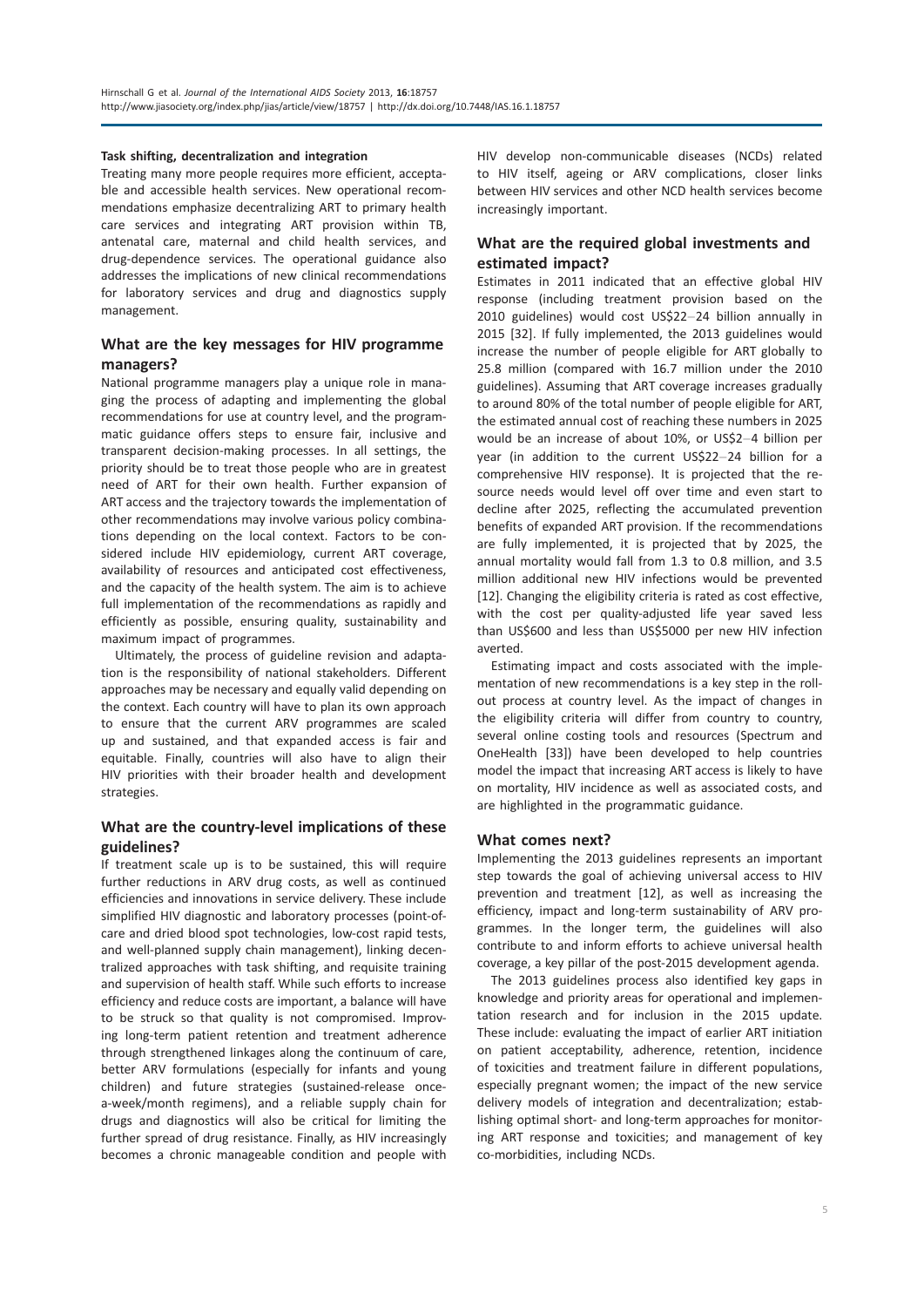HIV treatment and care continues to evolve rapidly, and the guidelines will be comprehensively reviewed and [updated](http://www.jiasociety.org/index.php/jias/article/view/18757) [regularly](http://www.jiasociety.org/index.php/jias/article/view/18757) [as](http://www.jiasociety.org/index.php/jias/article/view/18757) [new](http://www.jiasociety.org/index.php/jias/article/view/18757) [evidence](http://www.jiasociety.org/index.php/jias/article/view/18757) [emerges](http://www.jiasociety.org/index.php/jias/article/view/18757) and practice evolves in the use of ARV drugs. When necessary, rapid guidance and technical and programmatic updates will complement the biannual updates. WHO headquarters will work closely with regional and country offices and implementing partners to ensure wide dissemination of the updates through regional and sub-regional meetings.

#### Authors' affiliations

<sup>1</sup>HIV Department, World Health Organization, Geneva, Switzerland; <sup>2</sup>International Union Against Tuberculosis and Lung Disease, Paris, France; <sup>3</sup>London School of Hygiene and Tropical Medicine, London, UK

#### Competing interests

The authors participated in the development of the guidelines. GH, PJE, MCD and AB are staff members of the HIV Department of the WHO.

#### Authors' contributions

PJE wrote the first draft. All authors contributed to revising and commenting on subsequent drafts, and approved the final manuscript.

#### Acknowledgements

The authors acknowledge the excellent contributions of all members of the Guidelines Development Group (GDG), and in particular the co-chairs of the four GDGs: Adult: Serge Eholie (ANEPA/Treichville Hospital, Abidjan, Côte d'Ivoire) and Stefano Vella (Istituto Superiore di Sanità, Italy); Maternal and Child Health: Elaine Abrams (International Center for AIDS Care and Treatment Programs, Mailman School of Public Health, Columbia University, USA) and Denis Tindyebwa (African Network for the Care of Children Affected by AIDS, Uganda); Operational and Service Delivery: Kevin De Cock (United States Centers for Disease Control and Prevention, USA) and Yogan Pillay (National Department of Health, South Africa); Programmatic: Adeeba Kamarulzaman (University of Malaya, Malaysia) and Tsitsi Apollo (Ministry of Health and Child Welfare, Zimbabwe). The WHO facilitators of the GDGs were: Marco Vitoria (Adults); Nathan Shaffer and Lulu Muhe (Maternal and Child Health); Eyrusalem Negussie (Operational); and Jos Perriens (Programmatic).

All GRADE tables and summary documents will be available in a webannex (http://www.who.int/hiv/pub/guidelines/arv2013/annexes/) by September 2013.

#### References

1. Scaling up antiretroviral therapy in resource-limited settings. Guidelines for a public heal[th approach. Geneva: World Health Organization; 2002 \[cited 2](http://www.who.int/hiv/pub/guidelines/arv2013/annexes/)013 May 17]. Available from: http://www.who.int/hiv/pub/prev\_care/ScalingUp\_E. pdf

2. Prevention of mother-to-child transmission of HIV: selection and use of nevirapine. Technical notes, 28 February 2001 [cited 2013 May 17]. Available from: http://www.who.int/hiv/pub/mtct/nevirapine/en/index.html

3. Antiretroviral drugs [for treating pregnant women and preventing HIV](http://www.who.int/hiv/pub/prev_care/ScalingUp_E.pdf) infection in infants. Guidelines on care, treatment and support for women [livin](http://www.who.int/hiv/pub/prev_care/ScalingUp_E.pdf)g with HIV/AIDS and their children in resource-constrained settings. Geneva: World Health Organization; 2004 [cited 2013 May 17]. Available from: [http://www.who.int/hiv/pub/mtct/en/arvdrugswomenguid](http://www.who.int/hiv/pub/mtct/nevirapine/en/index.html)elinesfinal. pdf

4. Antiretroviral therapy for HIV infection in adults and adolescents: recommendations for a public health approach. 2006 revision. Geneva: World Health Organization; 2006 [cited 2013 May 17]. Available from: http://www. who.int/[hiv/pub/guidelines/artadultguidelines.pdf](http://www.who.int/hiv/pub/mtct/en/arvdrugswomenguidelinesfinal.pdf)

5. Antiretroviral drugs for treating pregnant women and preventing HIV [infe](http://www.who.int/hiv/pub/mtct/en/arvdrugswomenguidelinesfinal.pdf)ction in infants: towards universal access: recommendations for a public health approach. 2006 revision. Geneva: World Health Organization; 2006 [cited 2013 May 17]. Available from: http://www.who.int/hi[v/pub/mtct/](http://www.who.int/hiv/pub/guidelines/artadultguidelines.pdf) antiretroviral/en/index.html

[6.](http://www.who.int/hiv/pub/guidelines/artadultguidelines.pdf) [Antiretroviral](http://www.who.int/hiv/pub/guidelines/artadultguidelines.pdf) [therapy](http://www.who.int/hiv/pub/guidelines/artadultguidelines.pdf) [of](http://www.who.int/hiv/pub/guidelines/artadultguidelines.pdf) [HIV](http://www.who.int/hiv/pub/guidelines/artadultguidelines.pdf) [infection](http://www.who.int/hiv/pub/guidelines/artadultguidelines.pdf) [in](http://www.who.int/hiv/pub/guidelines/artadultguidelines.pdf) [inf](http://www.who.int/hiv/pub/guidelines/artadultguidelines.pdf)ants and children: towards universal access. Recommendations for a public health approach. 2006 revision. Geneva: World Health Organization; 2006 [cited 2013 May 17]. Available from: http://www.who.int/hiv/pu[b/guidelines/paediatric020907.pdf](http://www.who.int/hiv/pub/mtct/antiretroviral/en/index.html)

7. Antiretroviral drugs for treating pregnant women and preventing HIV infection in infants: towards universal access: recommendations for a public [health approach. 2](http://dx.doi.org/10.7448/IAS.16.1.18757)010 revision. Geneva: World Health Organization; 2010 [cited 2013 May 17]. Available from: http://whqlibdoc.who.int/publications/ 2010/9789241599818\_eng.pdf

8. Antiretroviral therapy for HIV infection in infants and children: towards universal access. Recommendations for a public health approach. 2010 revision. Geneva: World Health Organization; 2010 [cited 2013 May 17]. Available from: http://whqlibdoc.who.[int/publications/2010/9789241599801\\_](http://whqlibdoc.who.int/publications/2010/9789241599818_eng.pdf) eng.pdf

[9.](http://whqlibdoc.who.int/publications/2010/9789241599818_eng.pdf) [Antiretroviral](http://whqlibdoc.who.int/publications/2010/9789241599818_eng.pdf) [therapy](http://whqlibdoc.who.int/publications/2010/9789241599818_eng.pdf) [for](http://whqlibdoc.who.int/publications/2010/9789241599818_eng.pdf) HIV infection in adults and adolescents: recommendations for a public health approach. 2010 revision. Geneva: World Health Organization; 2010 [cited 2013 May 17]. Available from: http:// whqlibdoc.who.int/publications/2010/9789241599764\_eng.pdf

[10. Gup](http://whqlibdoc.who.int/publications/2010/9789241599801_eng.pdf)ta S, Gr[anich](http://whqlibdoc.who.int/publications/2010/9789241599801_eng.pdf) [R,](http://whqlibdoc.who.int/publications/2010/9789241599801_eng.pdf) [Suthar](http://whqlibdoc.who.int/publications/2010/9789241599801_eng.pdf) [AB,](http://whqlibdoc.who.int/publications/2010/9789241599801_eng.pdf) [Smyth](http://whqlibdoc.who.int/publications/2010/9789241599801_eng.pdf) [C,](http://whqlibdoc.who.int/publications/2010/9789241599801_eng.pdf) [Baggaley](http://whqlibdoc.who.int/publications/2010/9789241599801_eng.pdf) [R,](http://whqlibdoc.who.int/publications/2010/9789241599801_eng.pdf) [Sculier](http://whqlibdoc.who.int/publications/2010/9789241599801_eng.pdf) [D,](http://whqlibdoc.who.int/publications/2010/9789241599801_eng.pdf) [et](http://whqlibdoc.who.int/publications/2010/9789241599801_eng.pdf) [al.](http://whqlibdoc.who.int/publications/2010/9789241599801_eng.pdf) [Global](http://whqlibdoc.who.int/publications/2010/9789241599801_eng.pdf) policy review of ART eligibility criteria for treatment and prevention of HIV and TB in adults, pregnant women, and serodiscordant couples: ART recommendations by national guidelines. J Acquir Immune Defic Syndr. 201[3;62\(3\):](http://whqlibdoc.who.int/publications/2010/9789241599764_eng.pdf) e87-e97

[11.](http://whqlibdoc.who.int/publications/2010/9789241599764_eng.pdf) [Global](http://whqlibdoc.who.int/publications/2010/9789241599764_eng.pdf) [HIV/AIDS](http://whqlibdoc.who.int/publications/2010/9789241599764_eng.pdf) [response:](http://whqlibdoc.who.int/publications/2010/9789241599764_eng.pdf) [epidemic](http://whqlibdoc.who.int/publications/2010/9789241599764_eng.pdf) [update](http://whqlibdoc.who.int/publications/2010/9789241599764_eng.pdf) [and](http://whqlibdoc.who.int/publications/2010/9789241599764_eng.pdf) [health](http://whqlibdoc.who.int/publications/2010/9789241599764_eng.pdf) [s](http://whqlibdoc.who.int/publications/2010/9789241599764_eng.pdf)ector progress towards universal access: progress report 2011. Geneva: World Health Organization; 2011 [cited 2013 May 17]. Available from: http://whqlibdoc. who.int/publications/2011/9789241502986\_eng.pdf

12. Global update on HIV treatment: results, impact and opportunities. Geneva: World Health Organization; 2013. [cited 2013 June 30]. Availabe from: http://www.who.int/hiv/pub/treatmentupdate2013/

13. United Nations General Assembly. Political declaration on HIV/AIDS: [intensifying our efforts to eliminate HIV and AIDS](http://whqlibdoc.who.int/publications/2011/9789241502986_eng.pdf) - Unite[d](http://whqlibdoc.who.int/publications/2011/9789241502986_eng.pdf) [Nations](http://whqlibdoc.who.int/publications/2011/9789241502986_eng.pdf) [General](http://whqlibdoc.who.int/publications/2011/9789241502986_eng.pdf) Assembly Resolution 65/277. New York: United Nations; 2011.

14. Staveteig S, Wang S, Head SK, Bradley SEK, Nybro E. Demographic patterns of HI[V testing uptake in sub-Saharan Africa. DHS Compara](http://www.who.int/hiv/pub/treatmentupdate2013/)tive Reports No 30. Calverton: ICF International; 2013.

15. Ware NC, Wyatt MA, Geng EH, Kaaya SF, Agbaji OO, Muyindike WR, et al. Toward an understanding of disengagement from HIV treatment and care in sub-Saharan Africa: a qualitative study. PLoS Med. 2013;10(1):e1001369.

16. Cohen MS, Chen YQ, McCauley M, Gamble T, Hosseinipour MC, Kumarasamy N, et al. Prevention of HIV-1 infection with early antiretroviral therapy. N Engl J Med. 2011;365:493-505.

17. Severe P, Juste MA, Ambroise A, Eliacin L, Marchand C, Apollon S, et al. Early versus standard antiretroviral therapy for HIV-infected adults in Haiti. N Engl J Med. 2010;363(3):257-65.

18. When To Start Consortium. Timing of initiation of antiretroviral therapy in AIDS-free HIV-1-infected patients: a collaborative analysis of 18 HIV cohort studies. Lancet. 2009;373(9672):1352-63.

19. Walensky RP, Wolf LL, Wood R, Fofana MO, Freedberg KA, Martinson NA, et al. When to start antiretroviral therapy in resource-limited settings. Ann Intern Med. 2009:151(3):157-66.

20. Guidance on couples HIV testing and counseling including antiretroviral therapy for treatment and prevention in serodiscordant couples: recommendations for a public health approach. Geneva: World Health Organization; 2012 [cited 2013 May 17]. Available from: http://whqlibdoc.who.int/publications/ 2012/9789241501972\_eng.pdf

21. Use of antiretroviral drugs for treating pregnant women and preventing HIV infection in infants: programmatic update. Geneva: World Health Organization; 2012 [cited 2013 May 17]. Available from: http://www.who. int/hiv/pub/mtct/programmatic\_update2012/en/index.html

22. WHO policy on collaborative TB[/HIV](http://whqlibdoc.who.int/publications/2012/9789241501972_eng.pdf) [activities:](http://whqlibdoc.who.int/publications/2012/9789241501972_eng.pdf) [guidelines](http://whqlibdoc.who.int/publications/2012/9789241501972_eng.pdf) [for](http://whqlibdoc.who.int/publications/2012/9789241501972_eng.pdf) [national](http://whqlibdoc.who.int/publications/2012/9789241501972_eng.pdf) [programmes](http://whqlibdoc.who.int/publications/2012/9789241501972_eng.pdf) [and](http://whqlibdoc.who.int/publications/2012/9789241501972_eng.pdf) [stakeholders.](http://whqlibdoc.who.int/publications/2012/9789241501972_eng.pdf) Geneva: World Health Organization; 2012 [cited 2013 May 17]. Available from: http://whqlibdoc.who.int/publications/2012/ 9789241503006\_eng.pdf

[23. Guidance on oral pre-exposure prophylaxis \(PrEP\) for](http://www.who.int/hiv/pub/mtct/programmatic_update2012/en/index.html) [serodiscordant](http://www.who.int/hiv/pub/mtct/programmatic_update2012/en/index.html) couples, men and transgender women who have sex with men at high risk of HIV: recommendations for use in the context of demonstration projects. Geneva: World Health Organizati[on; 2012 \[cited 2013 May 15\]. Available from:](http://whqlibdoc.who.int/publications/2012/9789241503006_eng.pdf) [http://apps.who.int/iris/b](http://whqlibdoc.who.int/publications/2012/9789241503006_eng.pdf)itstream/10665/75188/1/9789241503884\_eng.pdf

24. Consolidated Guidelines on the use of antiretroviral drugs for treating and preventing HIV Infection. Geneva: World Health Organization; 2013. Available from: www.who.int/hiv/pub/guidelines/arv2013

25. WHO handbook for guideline development. Geneva: World Health [Organization; 2012 \[cited 2013 May 17\]. Available from: http://www.wh](http://apps.who.int/iris/bitstream/10665/75188/1/9789241503884_eng.pdf)o. int/kms/guidelines\_review\_committee/en